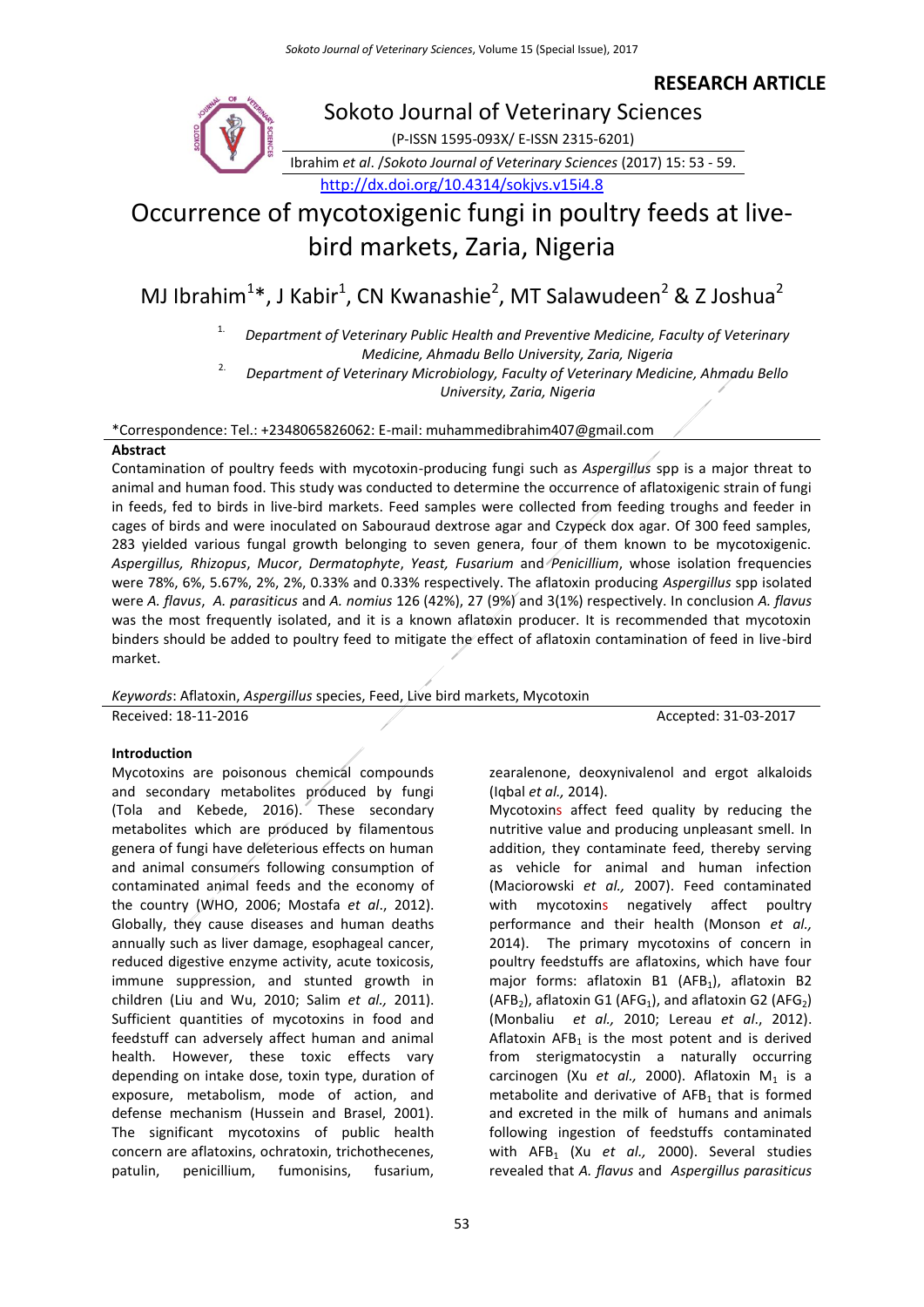are of major concern in poultry production and the most common producers of aflatoxin (Magnoli *et al.,* 2011; Ghadeer & Al-Delamiy, 2012). Of these two *Aspergillus* species, *A. flavus* is found frequently in contaminated feed (Varga *et al.,* 2011).

Preventing mycotoxicoses relies mostly on feed management practices at live bird markets; this reduces the level of exposure of birds to aflatoxin. However, feed may leave the manufacturers free of mycotoxin contamination and get exposed to contamination at the level of live bird market. Facilities in live bird markets are limited with poor hygienic conditions especially stores where feeds are kept, points of sale and slaughter (FAO, 2008). Most birds in live bird markets receive feed from containers which are poorly kept giving rise to contamination of feed. It is therefore important to understand the level of exposure to mycotoxin contaminated feed. Information obtained in this regard could form the basis for extending mycotoxin avoidance to cover the entire poultry value chain. This study was conducted to assess occurrence of mycotoxigenic fungi in poultry feeds in Zaria, Nigeria.

#### **Materials and Methods**

#### *Study area*

The study area was Zaria, Kaduna state, Nigeria. The area has six major live bird markets (Sabon Gari, Samaru, Tudun wada, Kwangila, Zaria city and Dan Magaji). The population of Zaria is estimated at 547,000 of the 2006 Nigerian census. It is situated on latitude 11°7", 11°12"N and longitude 7°41ʺE (Mamman *et al*., 2000). Relative humidity in Zaria is between 63.2- 68.8 %, average rainfall of 155.9-182.1mm, temperature range of 25-30.2°C, and with a low evaporation rate (154.2-163.91mm). In addition, the vegetation is within the guinea savannah (Mamman *et al*., 2000).

### *Study design*

The study was a cross sectional approach. Six major live bird markets within Zaria metropolis were used for sample collection between August 2015 and January, 2016. Majority of the feed at these markets were sourced from feed stores across Kaduna state. The sample size was calculated, based on an estimated prevalence rate of 78% (Habib *et al.,* 2015). The sample size was 263 but was increased to 300 to increase precision and minimize sampling error. Therefore, 50 feed samples were collected at each of the live-bird markets.

### *Samples and Sampling*

Three hundred poultry feed samples were collected from six live bird markets from August, 2015 to January, 2016 and cultured for fungi. The

feed samples were collected randomly from feeding troughs and feeders per stand in live bird market with a sterilised spoon and polythene bag. Preparation of feed samples was as described by Makun *et al.* (2010) and Udom *et al.* (2012). One gram of feed was added into 9 mL of sterile distilled water as one fold dilution in a sterile polythene bag and homogenized with stomacher (Stomacher® Bag, Seward, USA). A loopful of each suspension was inoculated into a labelled sterile Sabouraud Dextrose Agar (CM41-0xoid, U.K.) medium impregnated with Chloramphenicol and incubated at room temperature for 3-5days. Plates were examined grossly for characteristic growth of *Aspergillus* species such as obverse and reverse colour according to the method described by James & Natalie (2001), Mycology-Critique (2004), Giorni *et al.* (2007) and Bandh *et al.* (2012). Czypeck Dox Agar (CM0097-Oxoid, U.K.) was used as secondary differential media for specific identification and growth of *Aspergillus* section *flavi*. All the media were prepared following the manufacturer's instruction and sterilised by autoclaving at 121 °C for 15 minutes. The growths were stained  $\lambda$ using lactophenol on clean glass slide. The slides were observed under x 10 and x 40 magnifications of a light microscope.

### *Data analysis*

Data generated were analyzed using descriptive statistics (Snedecor & Cochran, 1989).

 $Fr (%) =$ number of samples with a species or genus × 100 Total number of samples

where Fr is isolation frequency

#### **Results**

A total of 300 feed samples were analysed for the presence of fungal contamination in live bird markets. A total of 283(94.33%) revealed the presence of fungal organisms where *Aspergillus* sp having the highest isolation frequency rate of 234(78%), while other fungi account for 49(16.33%). Similarly, 6 (2%) were *dermatophyte*, 17 (5.67%) *mucor,* 18 (6%) *rhizopus,* 1 (0.33%) *penicillium*, 6 (2%) *yeast* and 1 (0.33%) *fusarium*  (Table 1). Similarly, of the 234 *Aspergillus* spp. *A. flavus* was the most frequently isolated 136(42%)*,* 48(16%) *A. fumigatus,* 27(9%) *A. parasiticus*, 9(3%) *A. nidulans,* 15(5%) *A. niger,* 5(1.67) *A. terreus*, 3(1%) *A. nomius* and 1(0.33%) was *A. caelatus* (Table 2).

In this study, the macroscopic view of *Aspergillus flavus* on Sabouraud dextrose agar was yellow green colony at room temperature and biseriate vesicle microscopically as shown on plate I. *Aspergillus parasiticus* on microscope had a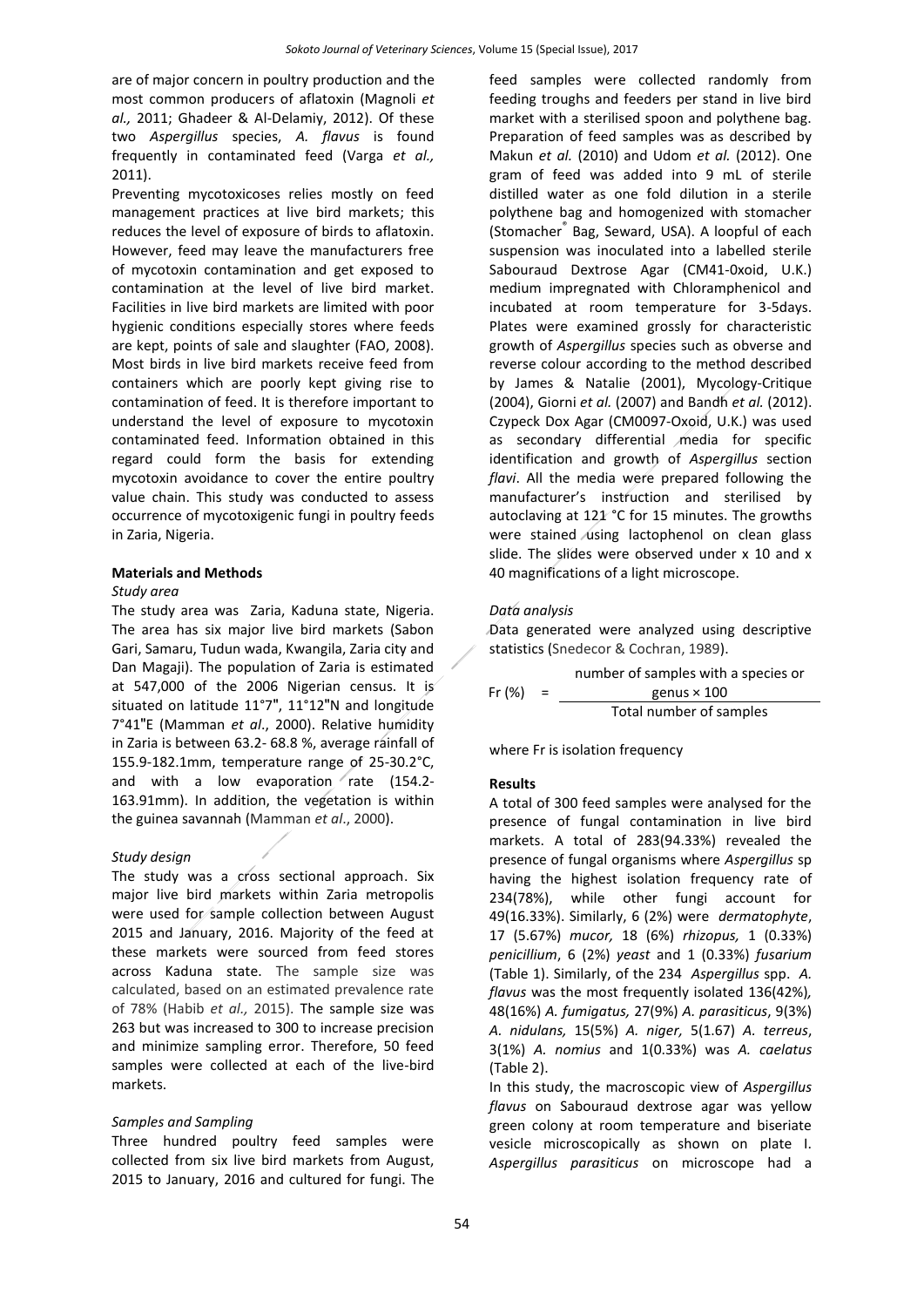**Table 1:** Isolation frequency (Fr) of different genera of fungi from poultry feeds used in live bird markets in Zaria

| Isolation frequency | Aspergillus Dermatophyte | Mucor | Rhizopus | Penicillium | Yeast | Fusarium |
|---------------------|--------------------------|-------|----------|-------------|-------|----------|
| No. of Isolates     |                          |       |          |             |       |          |
| Fr (%)              |                          | 5.67  |          |             |       | 0.33     |

|                      |                 | Table 2: Prevalence of Aspergillus spp isolated from poultry feed in live bird market Zaria |                           |
|----------------------|-----------------|---------------------------------------------------------------------------------------------|---------------------------|
| Aspergillus isolated | No. of Isolates | Isolation Frequency (%)                                                                     | Prevalence $(\%)$ (n=234) |
| A. caelatus          |                 | 0.3                                                                                         | 0.4                       |
| A. flavus            | 126             | 42.0                                                                                        | 53.9                      |
| A. fumigatus         | 48              | 16.0                                                                                        | 20.5                      |
| A. nidulans          | 9               | 3.0                                                                                         | 3.9                       |
| A. niger             | 15              | 5.0                                                                                         | 6.4                       |
| A. nomius            | 3               | 1.0                                                                                         | 1.3                       |
| A. parasiticus       | 27              | 9.0                                                                                         | 11.54                     |
| A. terreus           | 5               | 1.7                                                                                         | 2.1                       |
| Total                | 234             | 78.0                                                                                        | 100.00                    |



**Plate I**: (Macro (A) and Microscopic (B) *A. flavus*): A: Yellow to green colony at 27°C after 7 days on Sabouraud dextrose agar. B: Biseriate head with globose vesicle



**Plate II**: (Micro(A) and Macroscopic(B) *Aspergillus parasiticus*); A: Biseriate head with subglose and globose vesicle (Mag×40) B: Dark green colony at 27 °C after 7 days on Czypeck dox agar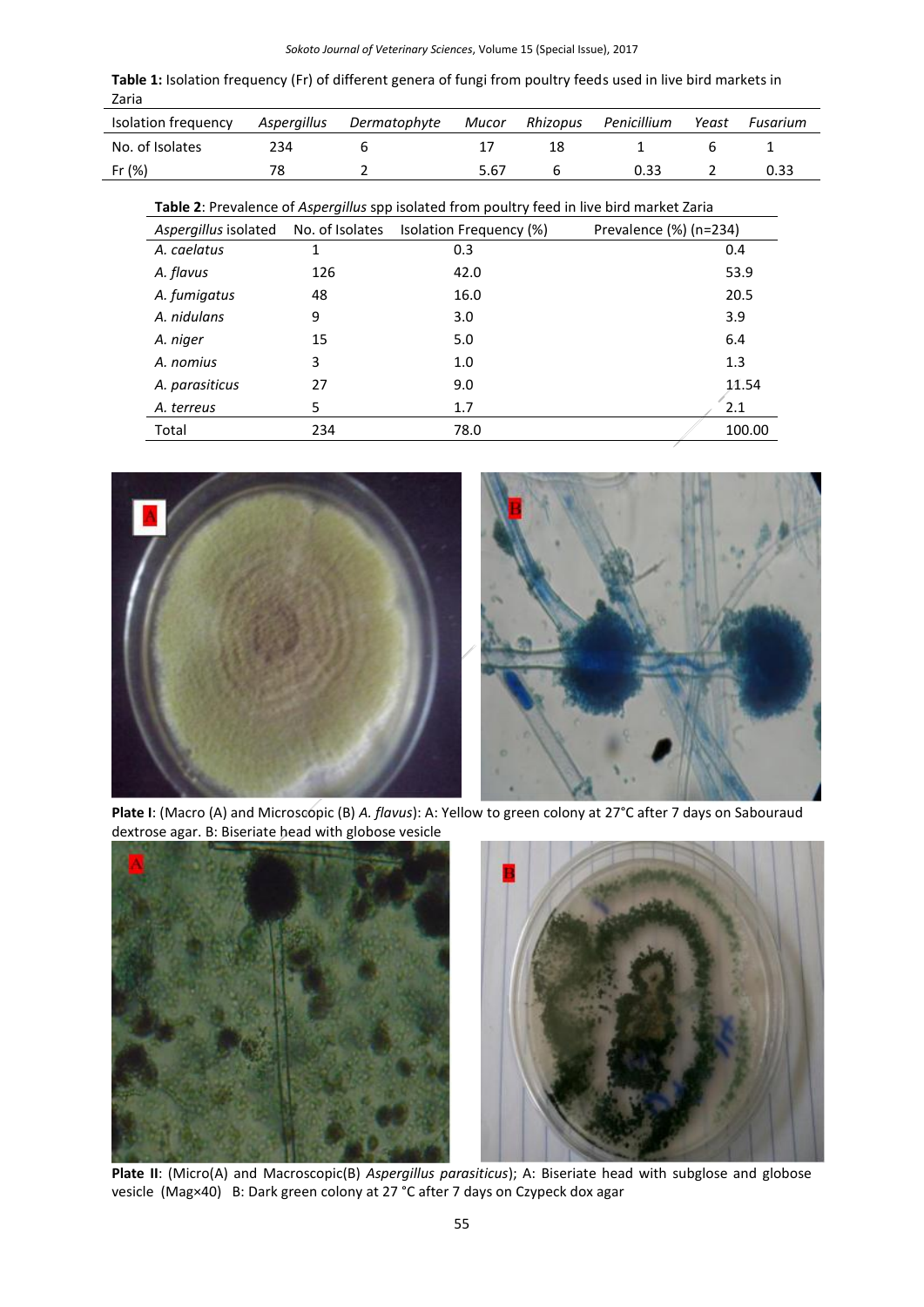biseriate head with subglobose vesicle and the colony on Czypeck dox agar with dark green color macroscopically (Plate II). Plate III shows *Aspergillus nomius*, a golden yellow colony appearance on Czypeck dox agar macroscopically and biseriate head with globose vesicle under the microscope. Mixed fungal contamination, yeast and *Fusarium* stained with lactophenol cotton blue are shown on plate  $IV(A)$ ,  $IV(B)$  and  $IV(C)$ , respectively.

#### **Discussion**

The results of this study showed that there was a high level of fungal contamination (94.67%) in feeds fed to birds in live bird markets which agrees with other findings in Nigeria (Obi and Ozugbu, 2007; Osho *et al*., 2007; Uwaezuoke and Ogbulie, 2008; Habib *et al.*, 2015; Aliyu *et al.*, 2016). This result is in agreement with the researches conducted by Dalcero *et al.* (1997), Oliveira *et al.*  (2006), Rosa *et al.* (2006), Krnjaja *et al.* (2007) and Saleemi *et al.* (2010), where they reported high levels of fungal contamination in feed.

In this study, isolation frequency of different genera of contaminating fungi ranked in decreasing order; *asperillus*, *rhizopus*, *mucor, yeast*, *dermatophyte, fusarium* and *penicillium* which was in concordance with Saleemi *et al.* (2010), Sivakumar *et al.* (2014) and Bhuyan *et al.* (2015). These fungal isolations might have been as a result of the season in which the research was conducted which agrees with Murugesan *et al.* (2015), that fungal growth is dependent on factors such as seasons, location of grain cultivation, drought and time of harvest. Some of the feed might be poorly processed and handled. Most of poultry sellers add water to their feed, to increase the intake volume of feed, which encourages mould growth and subsequent aflatoxin production.

The high contamination level of *Aspergillus* spp., could be as a result of poor hygienic status of live-



**Plate III**: (Macro(A) and Microscopic(B) *Aspergillus nomius*); A: Golden yellow colony at 27 °C after 5 days on Czypeck dox agar. B: biseriate head with globose vesicle (Mag×40)



**Plate IV**: (A)Isolates showing mixed fungal contamination (B)microscopic view of yeast (C) microscopic view of *Fusarium* (Mag×40)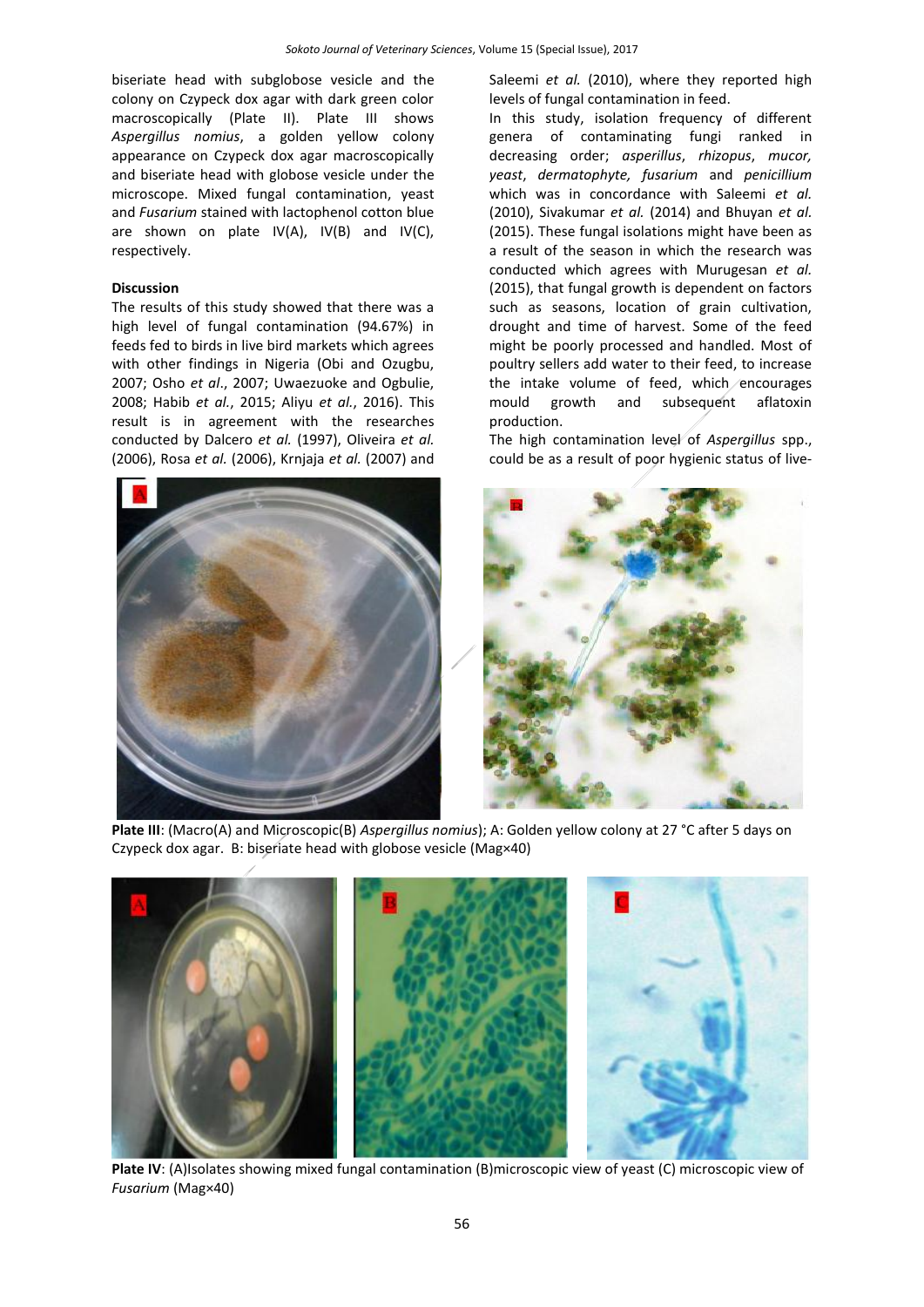live-bird markets, the containers use in feeding the birds, poor storage facility and the study area been in northern guinea savanna with moderate to high rainfall which might have been responsible for the high frequency rate of *Aspergillus* spp in live bird markets.

The predominant *Aspergillus* species observed in this study was *A. flavus* 126(42%). This agreed with the findings of Fapohunda *et al.* (2012), Davari *et al.* (2015), Fakruddin *et al.* (2015) and Ghaemmaghami *et al.* (2016). This might have been that *A. flavus* can adapt to different geographical locations especially the sub-tropical and tropical regions of a country. Generally, high water activity and high humidity are conducive for *Aspergillus* growth (Fernandez-Cruz *et al.,* 2010). Conditions for the production of aflatoxins by *A.*  section *flavi* are 33 °C and 0.99*a<sup>w</sup>* (Milani, 2013). Thus, typical hot and humid atmosphere and substandard storage conditions are required to synthesize aflatoxins in agricultural products (Atanda *et al*., 2013). Some of the metabolites produced by these members of *Aspergillus* section *flavi* are known to possess encoding genes for aflatoxin production.

# **References**

- Aliyu RM, Abubakar MB, Yakubu Y, Kasarawa AB, Lawal N, Bello MB & Fardami AY (2016). Prevalence of potential toxigenic *Aspergillus* species isolated from poultry feeds in Sokoto metropolis. *Sokoto Journal of Veterinary Sciences,* **14**(1): 39- 44.
- Atanda O, Makun HA, Ogara IM, Edema M, Idahor KO, Eshiett ME and Oluwabamiwo BF (2013). Fungal and Mycotoxin Contamination of Nigerian Foods and Feeds. *In*: Mycotoxin and Food Safety in Developing Countries (HA Makun, editor). InTech, Rijeka, Croatia. Pp 3–38.
- Atehnkeng J, Ojiambo PS, Donner M, Ikotun T, Sikora RA, Cotty PJ & Bandyopadhyay R (2008). Distribution and toxigenicity of *Aspergillus* species isolated from maize kernels from three agro-ecological zones in Nigeria. *International Journal of Food Microbiology,* **122**(1): 74‒84.
- Azarakhsh Y, Sabokbar A & Bayat M (2011). Incidence of the most common toxigenic *Aspergillus* species in broiler feeds in Kermanshah province, west of Iran. *Global Veterinaria*, **6**(1): 73-77.
- Bandh SA, Kamili AN, Ganai BA, Saleem S, Lone BA & Nissa H (2012). First qualitative survey of filamentous fungi in Dal Lake, Kashmir. *Journal of Yeast and Fungal Research,* **3**(1): 7–11.

The predominance of *A. flavus* isolated from poultry feed in the six live bird markets in the study area is in agreement with previous reports of Atehnkeng *et al.* (2008), Saleemi *et al.* (2010), Azarakhsh *et al.* (2011), Ezekiel *et al.* (2014), Fakruddin *et al.* (2015) and Aliyu *et al.* (2016). That *A. flavus* is one of the most common fungi in poultry feed samples showed that it can easily adapt itself to various geographical regions, high temperature tolerance and high (64-74%) humidity levels. They possess a higher adaptability to grow on substrates in a wide range of environment and the production of spores that remain viable even under extremely hard conditions (Saleemullah *et al.,* 2006).

In the present study, the contaminating mycotoxin was *Aspergillus* spp., *Yeast* spp., *Penicillium* spp. and *Fusarium* spp which are known mycotoxigenic species contaminating poultry feeds. *Aspergillus flavus*, *A. parasiticus* and *A. nomius* are known aflatoxigenic species when present can be passed to the bye-products of poultry such as meat or egg, therefore having a negative effect on human health.

- Bhuyan M, Syam R, Islam S & Atique FB (2015). Prevalence of microflora and potentially toxigenic fungi in poultry feed mixtures. *Annals of Food Science and Technology,*  **16**(1): 267-273.
- Dalcero A, Magnoli C, Chiacchiera S, Palacios G & Reynoso M (1997). Mycoflora and incidence of aflatoxins B1, zearalenone and deoxinyvalenol in poultry feeds in Argentina. *Mycopathologia,* **137**(3): 179- 184.
- Davari E, Mohsenzadeh M, Mohammadi GH & Rezaeian-Doloei R (2015). Characterization of aflatoxigenic *Aspergillus flavus* and *A. parasiticus* strain isolates from animal feedstuffs in northeastern Iran. *Iranian Journal of Veterinary Research,* **16**(2): 150-155.
- Ezekiel CN, Atehnkeng J, Odebode AC & Bandyopadhyay R (2014). Distribution of aflatoxigenic *Aspergillus* section *falvi* in commercial poultry feed in Nigeria. *International Journal of Food Microbiology,* **189**: 18-25.
- Fakruddin MD, Chowdhury A, Nur Hossan MD & Ahmed MM (2015). Characterization of aflatoxin producing *Aspergillus flavus* from food and feed samples. *Springer Plus*, **4**(1): 159-164.
- Fapohunda SO, Moore GG, Ganiyun OT & Beltz SB (2012). Toxigenic *Aspergillus flavus* and other fungi of public health concern in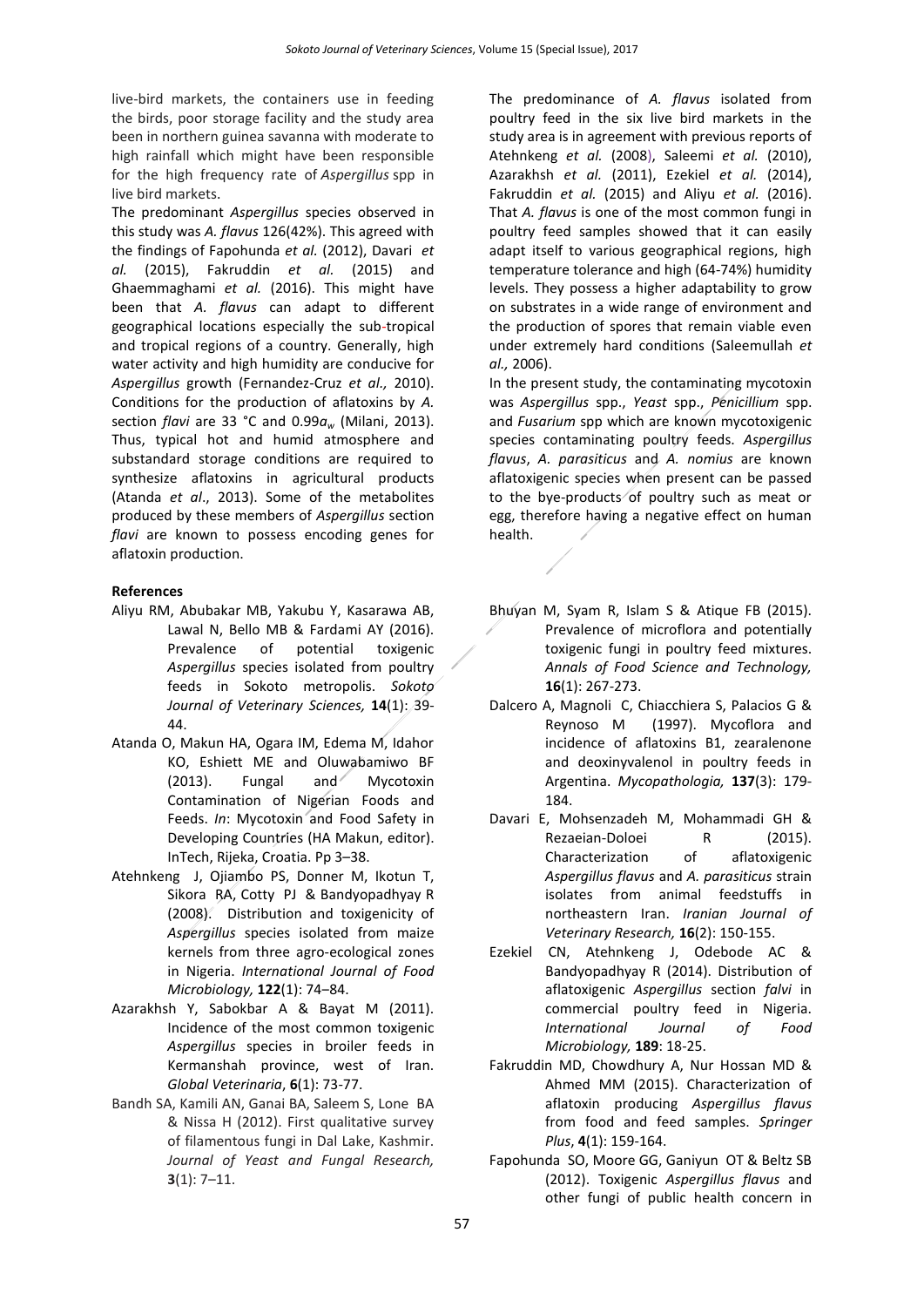food and organic matter in southwest Nigeria, *Mycology,* **3**(3): 210-219.

- Fernández-Cruz ML, Mansilla ML & Tadeo JL (2010) Mycotoxins in fruits and their processed products: Analysis, occurrence and health implications, *Journal of Advanced Research,* **1**(2): 113-122.
- FAO (Food and Agriculture Organization) (2008). Nigeria consultative mission on Assessment of the Nigeria poultry market chain to improve biosecurity. United Nations, Rome. Pp 18.
- Ghaemmaghami SS, Modirsaneii M, Khosrvavi AR & Eazzaghi-Abyaneh M (2016). Study on mycoflora of poultry feed ingredients and finished feed in Iran. *Iranian Journal of Microbiology*, **8**(1): 47-54.
- Ghadeer AO & Al-Delamiy KS (2012). Aflatoxin B1 production by *Aspergillus flavus* in different media and containers and the antifungal activity of garlic and black cumin. *Research Journal of Engineering and Applied Science,* **1**(2): 117-121.
- Giorni P, Magan N, Pietri A, Bertuzzi T & Battilani P (2007). Studies on *Aspergillus* section *flavi* isolated from maize in northern Italy. *International Journal of Food Microbiology,* **113**(3): 330-338.
- Habib MA, Abdu P, Kwanashie CN, Kabir J & Negedu A (2015). Isolation and identification of *Aspergillus* species from poultry feeds in Kaduna state, Nigeria. *Microbiology Research International*, **3**(2): 27-32.
- Hussein HS & Brasel JM (2001). Review: Toxicity, metabolism and impact of mycotoxins on humans and animals. *Toxicology*, **167**(2): 101–134.
- Iqbal SZ, Rabbani T, Asi MR & Jinap S (2014). Assessment of Aflatoxins, Ochratoxin A and Zearalenone in breakfast cereals. *Food Chemistry*, **157**: 257-262.
- James GC & Natalie S (2001). *Microbiology. A Laboratory Manual*. Benjamin/Cummings Publishing Company, Redwood City, California, USA. Pp 211-223.
- Krnjaja V, Lević J, Tomić Z, Nešić Z, Stojanović L & Trenkovski S (2007). Dynamics of incidence and frequency of populations of fusarium species on stored maize grain. *Biotechnology in Animal Husbandary,* **23**(5-6): 589-600.
- Lereau M, Gouas D, Villar S, Besaratinia A, Hautefeuille A, Berthillon P, Martel-Planche G, da Costa AN, Ortiz-Cuaran S, Hantz O & Pfeifer GP (2012). Interactions between hepatitis B virus and aflatoxin B1 Effects on p53 induction in Hepa RG cells.

*Journal of General Virology,*  d[oi:10.1099/vir.0.032482-0.](http://dx.doi.org/10.1099/vir.0.032482-0)

- Liu Y & Wu F (2010). Global burden of aflatoxininduced hepatocellular carcinoma: A risk assessment. *Environmental Health Perspectives,* **118**(6): 818-824.
- Maciorowski KG, Herrera P, Jones FT, Pillai SD & Ricke SC (2007). Effects on poultry and livestock of feed contamination with bacteria and fungi. *Animal Feed Science and Technology*, **133**(1-2): 109-136
- Makun HA, Anjorin ST, Moronfoye B, Adejo FO, Afolabi OA, Fagbayibo G, Balogun BO & Surajudeen AA (2010). Fungal and aflatoxin contaminations of some human food commodities in Nigeria. *African Journal of Food Science*, **4**(4): 127-135.
- Mamman AB, Oyebanji JO & Peters SW (2000). Nigeria a People United. A Future Assured*,* Survey of States. Nigeria: Gabumo Publishing Company Limited, Calabar, Nigeria. Volume 2. Pp 98-106.
- Magnoli P, Monge MP, Miazzo RD, Cavalieri LR, Magnoli CE, Merkis CI, Cristofolini AL, Dalcero AM & Chiacchiera SM (2011). Effect of low levels of aflatoxin B1 on performance, biochemical parameters and aflatoxin  $B_1$  in broiler liver in the presence of monensin and sodium bentonite. *Poultry Science*, **90**(1): 48-58.
- Milani JM (2013). Ecological conditions affecting mycotoxin production in cereals: A review. *Veterinarni Medicina.* **58**(8): 405– 411.
- Monbaliu S, Van Poucke C, Detavernier C, Dumoulin F, Van De Velde M, Schoeters E, Van Dyck S, Averkieva O, Van Peteghem C & De Saeger S (2010). Occurrence of mycotoxins in feed as analyzed by a multi-mycotoxin LC-MS/MS method. *Journal of Agricultural and Food Chemistry*, **58**(1): 66–71.
- Monson MS, Settlage RE, Mcmahoon KW, Mendoza KM, Rawal S, El-Nezami HS, Coulombe RA & Reed KM (2014). Response of the hepatic transcriptone to aflatoxin B1 in domestic turkey (*Meleagris gallopavo*) PLosONE **9**(6): e100930.
- Mostafa A, Armin A, Hamid P & Reza AM (2012). Review paper: Rapid detection methods for analysis of fungi and mycotoxins in Agriculture products. *Research Journal of Recent Sciences,* **1**(7): 90-98.
- Murugesan GR, Ledoux DR, Naehrer K, Berthiller F, Applegate TJ, Grenier B, Phillips TD & Schatzmayr G (2015). Prevalence and effects of mycotoxins on poultry health and performance, and recent development in mycotoxin counteracting